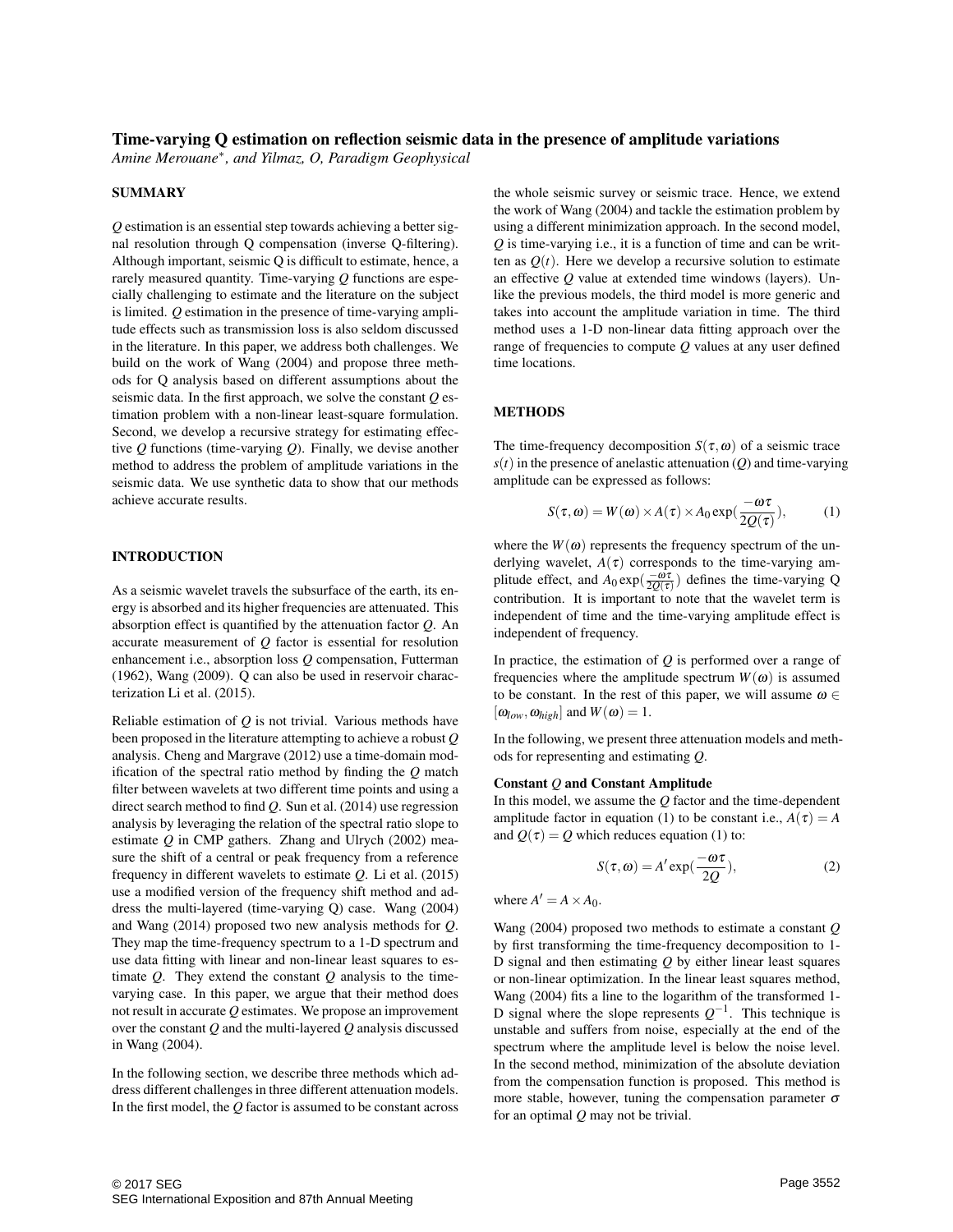## Time-varying Q estimation



Figure 1: Illustrates effective Q factor modeling on synthetic traces with 6 seconds length and 2 milli-seconds sampling rate. Panel (A) shows a constant  $Q = 150$  application, and the corresponding time-frequency spectrum. (B) Shows a trace with a  $Q$  function at two time points  $t = 3$  *seconds*,  $Q = 280$ , and  $t = 6$  *seconds*,  $Q = 100$ . Panel (C) shows the same trace in (B) with an added spherical divergence effect.

We propose a direct non-linear least square optimization approach over the full 2-D spectrum. Given an estimated timefrequency spectrum  $\hat{S}(\tau,\omega)$  and the theoretical model in equation (2), we define the minimization problem as follows:

$$
\underset{Q, A'}{\arg \min} \sum_{\omega} \sum_{\tau} (\hat{S}(\tau, \omega) - A' \exp(\frac{-\omega \tau}{2Q}))^2, \tag{3}
$$

where we minimize the least square error over the pair  $(Q, A')$ . This approach does not require an additional transformation or an external parameter and is robust since it uses all the data points in the full 2-D spectrum for regression.

The limitation of this method is in the assumption that the amplitude  $A(t)$  is constant. The implication is that all the spherical divergence and transmission losses have been accounted for and the only factor impacting the amplitude variation as a function of time and frequency is *Q*. Such requirement is very hard to fulfill in the preprocessing stages since both spherical divergence and reflection/transmission loss compensations are approximate corrections. Because this analysis attributes all amplitude changes to *Q*, different spherical divergence and/or gain corrections lead to varying *Q* estimates.

#### Time-Varying *Q* and Constant Amplitude

In this method, we will assume that the amplitude effect is the only constant. Hence, equation (1) can be re-written as:

$$
S(\tau, \omega) = A' \exp(\frac{-\omega \tau}{2Q(\tau)}), \tag{4}
$$

In order to devise a strategy for estimating an effective *Q* function  $Q(\tau)$ , we need to define the relationship between effective *Q* and interval *q* values. Let us assume that the earth is composed of *N* layers with different interval *q* values,  $q \in$  ${q_1, q_2,..., q_n}$ . Following Wang (2004), the effective *Q* values,  $Q \in \{Q_1, Q_2, ..., Q_n\}$ , can be expressed as follow:

$$
Q_1 = q_1,
$$
  
\n
$$
\frac{1}{Q_n} = \frac{1}{T} \sum_{i=1}^n \frac{\Delta t_i}{q_i},
$$
  
\n
$$
= \frac{1}{T} (\frac{1}{Q_{n-1}} + \frac{\Delta t_n}{q_n}),
$$
\n(5)

where ∆*ti* represents the time interval of the *i th* layer.

Wang (2004) suggests that simply repeating the analysis for constant *Q* estimation in different layers would result in the effective *Q* function. We believe that their approach cannot achieve accurate estimates because the 1-D transformation ( $\chi$  =  $\omega \tau$ ) is not valid when *Q* is a function of time since the transformation will not result in a line (in logarithmic space) with a constant slope − 1 *Q* :

$$
\log(A(\chi)) = -\frac{1}{Q(\tau)} \chi + \log(A_0). \tag{6}
$$

Figure 2 shows the estimation of the effective *Q* value at 6 seconds from the spectrum in Figure 1 (B) using the method pro-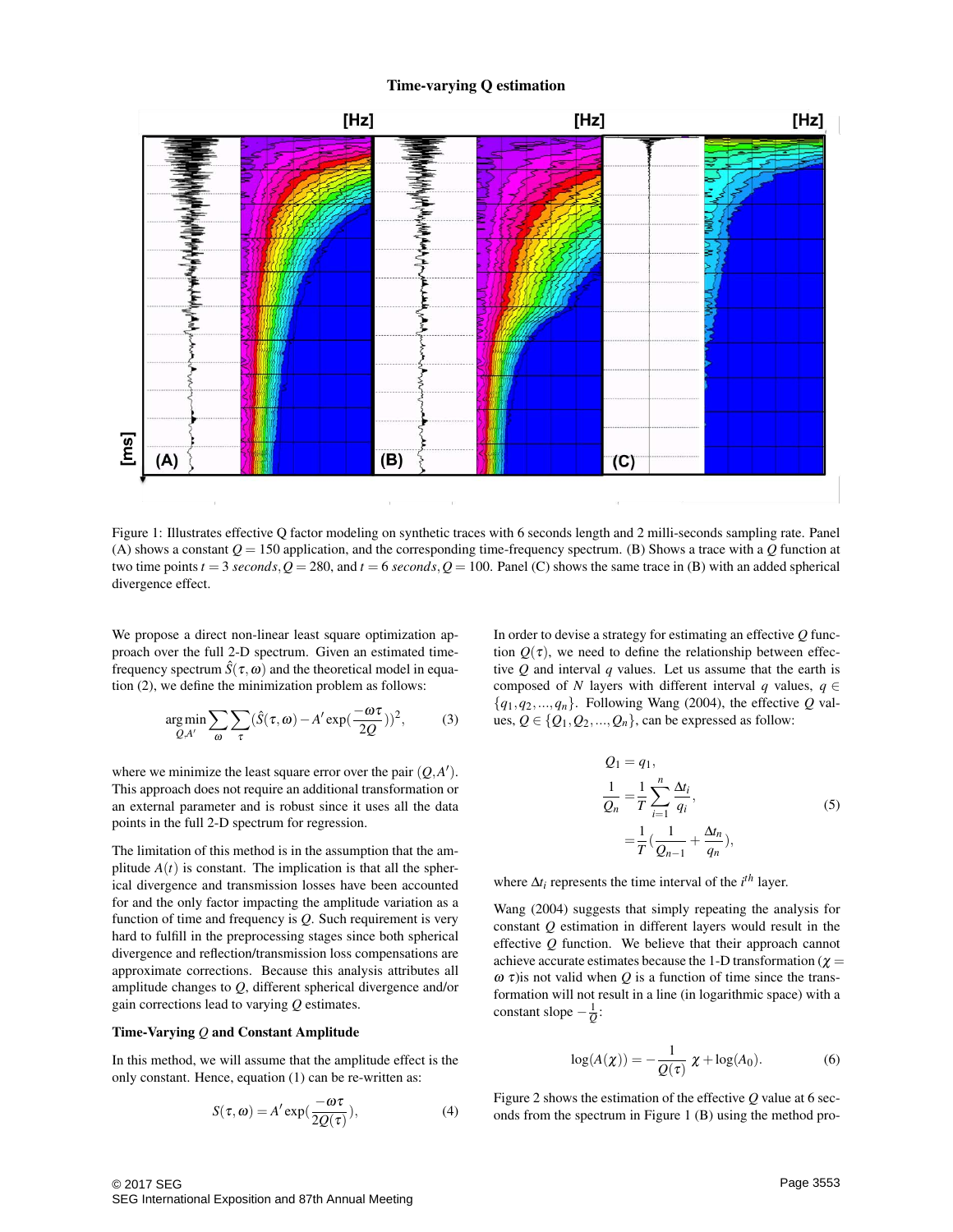

Figure 2: Illustrates the amplitude versus the  $\chi = \omega t \alpha u$  axis based on the estimation method proposed in (Wang (2004)) for time-varying *Q*. The black line in the left panel represents the 2-D mapping of the time-frequency spectrum in Figure 1 (B). The red line represents the curve with estimated/fitted  $Q = 203$ and the blue line shows the curve with true  $Q = 100$  value. The right panel plot the amplitudes in logarithmic scale.

posed in Wang (2004). Although, the 1-D transformation results in a curve which resembles a line (in logarithmic space), the estimated value  $(Q = 203)$  from the data varies largely from the true value ( $Q = 100$ ).

On the other hand, the approach we proposed for constant *Q* analysis is still valid if we modify the minimization in equation (3) to be over  $Q(\tau)$  i.e., minimization over a vector of *Q* values, rather than the 1D transform suggested by Wang (2004). Such a large problem can be challenging, therefore, we develop a recursive estimation approach. The first value  $Q_1$  is estimated using the constant estimation method. The values afterwards,  $Q_n$ , can be estimated by combining equation (2) and (5) as follows:

$$
S(\tau, \omega) = A' \exp(\frac{-\omega \tau}{2Q_n}),
$$
  
=  $A' \exp(\frac{-\omega \sum_{i=1}^{n-1} \Delta t_{n-1}}{2Q_{n-1}}) \exp(\frac{-\omega \tau'}{2q_n}),$  (7)

where  $\tau = \sum_{i=1}^{n-1} \Delta t_{n-1} + \tau'$ , and  $\tau' \in [0, \Delta t_n]$ . The only unknown in equation (7) is  $q_n$ . We substitute equation (7) into equation (3) and formulate the minimization problem as follows:

$$
\underset{Q_n, A'}{\operatorname{arg\,min}} \sum_{\omega} \sum_{\tau} (\hat{S}(\tau, \omega) - A' \exp(\frac{-\omega \tau}{2Q_n}))^2
$$
\n
$$
= \underset{q_n}{\operatorname{arg\,min}} \sum_{\omega} \sum_{\tau'=0}^{\Delta t_n} (\hat{S}(\sum_{i=1}^{n-1} \Delta t_i + \tau', \omega) - A' \exp(\frac{-\omega \tau'}{2q_n}))^2 + const,
$$
\n(8)

where:

$$
const = \sum_{\omega} \sum_{\tau=0}^{\sum_{i=1}^{n-1} \Delta t_i} (\hat{S}(\tau, \omega) - A' \exp(\frac{-\omega \tau}{2Q_{n-1}}))^2, \quad (9)
$$

since  $Q_{n-1}$  has already been estimated in the previous step. Similar to the minimization in equation (3), the error function in equation (8) can be minimized by any non-linear least square solver. The result of using this method on the timefrequency spectrum in Figure 1 (B) is shown in the left panel of Figure 3 (estimated *Q* function is in red).



Figure 3: Shows the time-varying *Q* using the constant amplitude method (left) and variable amplitude method (right) with the time-frequency spectrum in Figure 1 (B). The black curve represents the true effective  $Q$  function. The red curves display the estimated *Q* values. The left curve consists interpolated *Q* values from two estimated values at 3 and 6 seconds and interpolated.

#### Time-Varying *Q* and Time-Varying Amplitude

The situation of time-varying *Q* and amplitude is by far one of the most encountered cases in seismic data. Amplitude variations can be due to various effects such as spherical divergence and transmission loss. Even if these factors are addressed in prior processing steps, they may not be properly corrected, and any attempt by the previous methods to estimate *Q* will result in very low values since the amplitude attenuation will be seen as absorption effect. The reason is the previous approaches use models which assume a constant amplitude over time. We take a different approach for this case. This method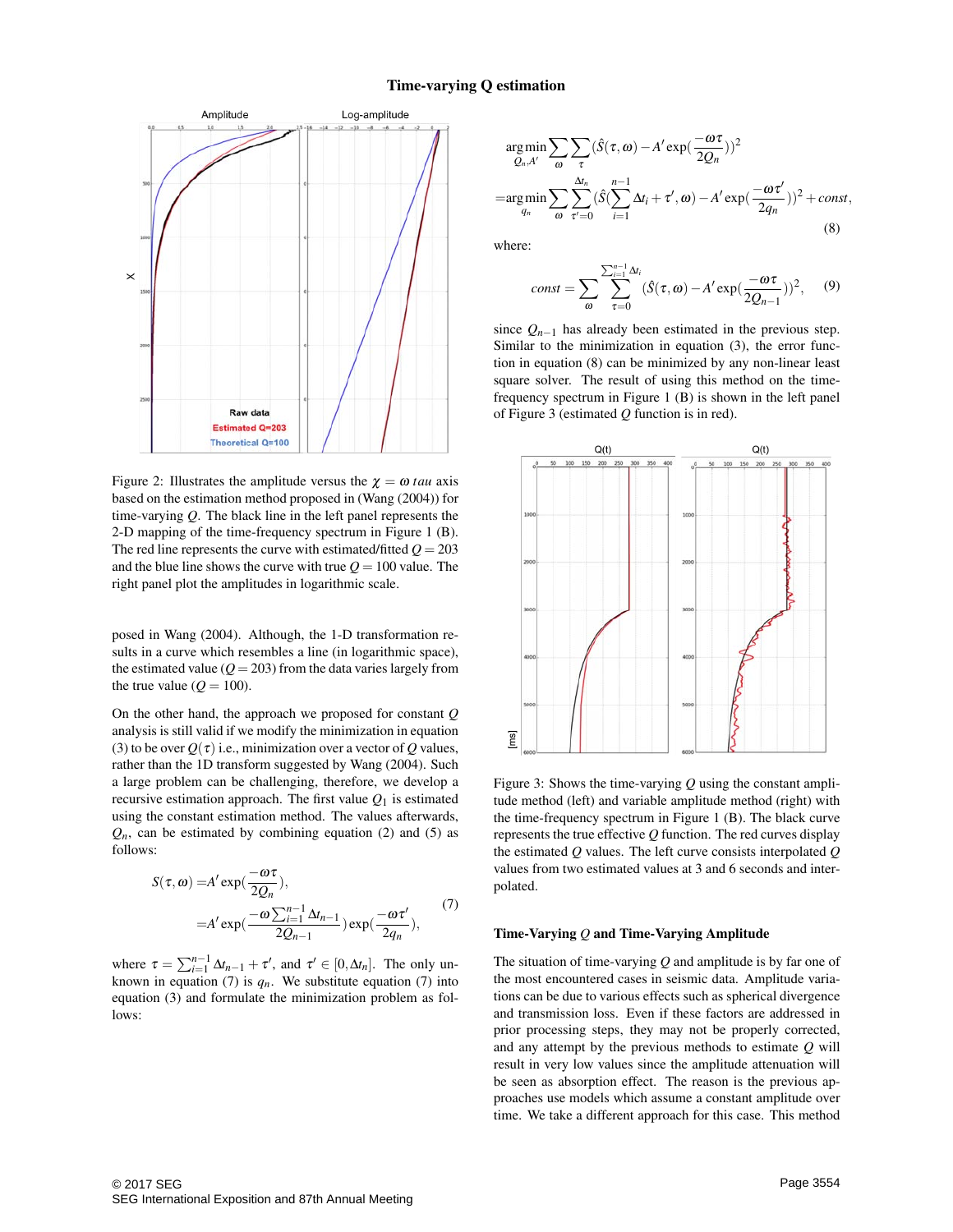uses the generic model in equation (1) where the amplitude term  $A(\tau)$  is a function of time. Therefore, we need to estimate both unknowns i.e., the effective function  $Q(\tau)$  and the amplitude function  $A(\tau)$  at every time point  $\tau$ :

$$
\underset{\mathcal{Q}(\tau), A(\tau)}{\arg \min} \sum_{\omega} (\hat{S}(\tau, \omega) - A(\tau) \exp(\frac{-\omega \tau}{2\mathcal{Q}(\tau)}))^2. \tag{10}
$$

In practice, this method suffers from noisy measurements since we are only fitting a cross section of the time-frequency spectrum. To alleviate this issue, a small window around  $\tau$  is used with the constant *Q* method to estimate the effective *Q* value at *tau*.

It is important to note that this approach is generic and can be used in any situation (see Figure 3). Figure 4 shows the results of this approach compared with constant amplitude model method. The constant method attributes the amplitude attenuation to absorption, thus, results in lower values of *Q*.

In the next section, we discuss the advantages and disadvantages of each approach and note what can be done in order to achieve better *Q* estimates.



Figure 4: Shows the time-varying *Q* using the constant amplitude method (left) and variable amplitude method (right) with the time-frequency spectrum in Figure 1 (C) i.e., with variable amplitude. The black curve represents the true effective *Q* function. The red curves display the estimated *Q* values.

## **CONCLUSION**

We have introduced three methods to estimate the anelastic attenuation factor *Q*. Each method is based on a different attenuation model. The first method assumes constant *Q* and constant amplitude and estimates *Q* by fitting the full 2-D spectrum. This method is robust since it uses many data points

for curve fitting. However, this method is rarely useful since it uses unrealistic assumptions. The second method uses a model which assumes a multi-layered *Q* function. We have shown that this method estimates accurate *Q* functions. The third method takes into consideration the amplitude variation which is one of the main contributions of this work. It does not require knowledge of layer transitions and can estimate a *Q* value at every time point.